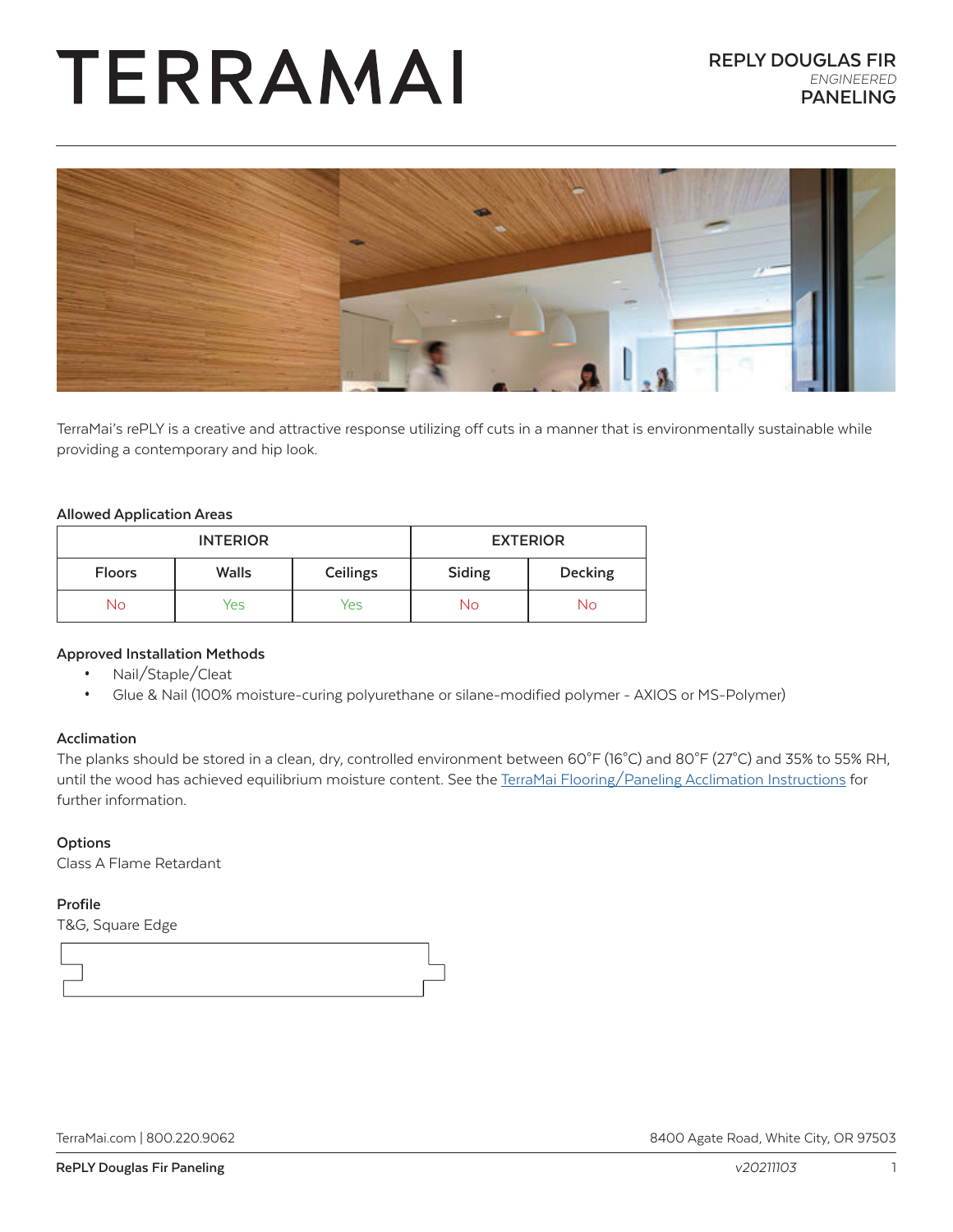# TERRAMAI

Wood is a natural material. Variation in color and grain pattern are to be expected. For more information or to place an order, please contact your [local TerraMai Rep](https://www.terramai.com/team-terramai).



| SKU                  | 805            |
|----------------------|----------------|
| <b>Finish Option</b> | White Wash     |
| Face Width           | 7-1/2" (191mm) |



| <b>SKU</b>           | 867               |
|----------------------|-------------------|
| <b>Finish Option</b> | Clear Oil         |
| <b>Face Width</b>    | $7-1/2$ " (191mm) |



| <b>SKU</b>        | 1041           |
|-------------------|----------------|
| Finish Option     | Poly           |
| <b>Face Width</b> | 7-1/2" (191mm) |

[TerraMai.com](http://www.terramai.com) | 800.220.9062 8400 Agate Road, White City, OR 97503